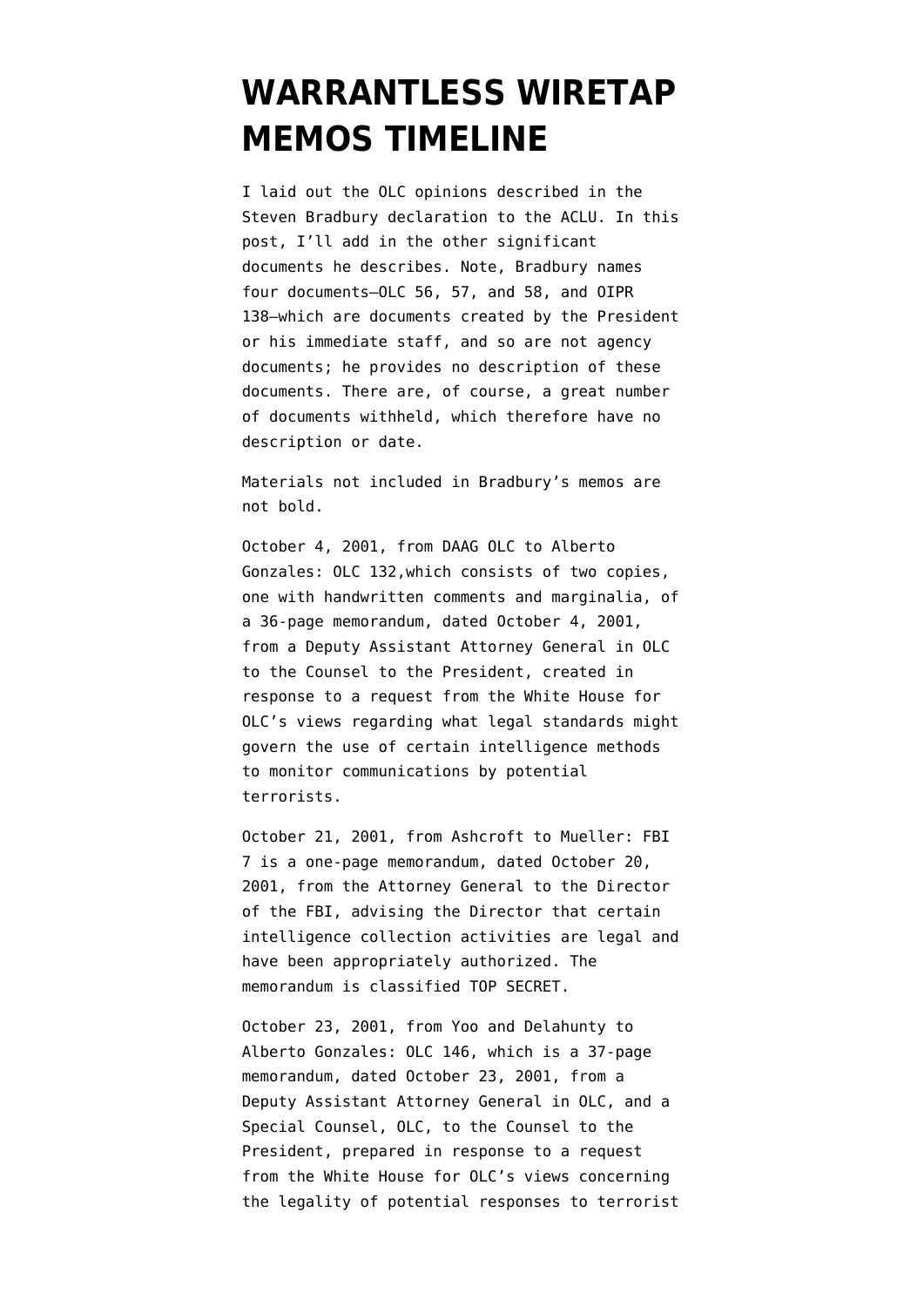activity.

November 2, 2001, from DAAG OLC to John Ashcroft: OLC 131, which consists of two copies, both with underscoring and marginalia, of a 24 page memorandum, dated November 2, 2001, from a Deputy Assistant Attorney General in OLC to the Attorney General, prepared in response to a request from the Attorney General for OLC's opinion concerning the legality of certain communications intelligence activities.

January 9, 2002, from DAAG OLC to Ashcroft: OLC 115 is a two-page memorandum for the Attorney General from a Deputy Assistant Attorney General, OLC, dated January 9, 2002, which relates to the Attorney General's review of the legality of the President's order authorizing the TSP in the course of considering that program's reauthorization, which was done approximately every 45 days

February 8, 2002, from DAAG OLC to General Counsel of another agency: OLC 62, which consists of two copies, one with highlighting and marginalia by an OLC attorney, of a February 8, 2002, memorandum from a Deputy Assistant Attorney General in OLC to the General Counsel of another federal agency, prepared in response to a request for OLC views regarding the legality of certain hypothetical activities.

May 17, 2002: FISC [revises](http://www.fas.org/irp/agency/doj/fisa/fisc051702.html) DOJ's proposed information sharing procedures.

October 11, 2002, from DAAG OLC to John Ashcroft: OLC 129, which consists of two copies, one with handwritten comments and marginalia, of a nine-page memorandum, dated October 11, 2002, from a Deputy Assistant Attorney General in OLC to the Attorney General, prepared in response to a request for OLC's views concerning the legality of certain communications intelligence activities.

February 25, 2003, from DAAG OLC to John Ashcroft: OLC 16, which consists of four copies, one with handwritten marginalia, of a 12-page memorandum, dated February 25, 2003, for the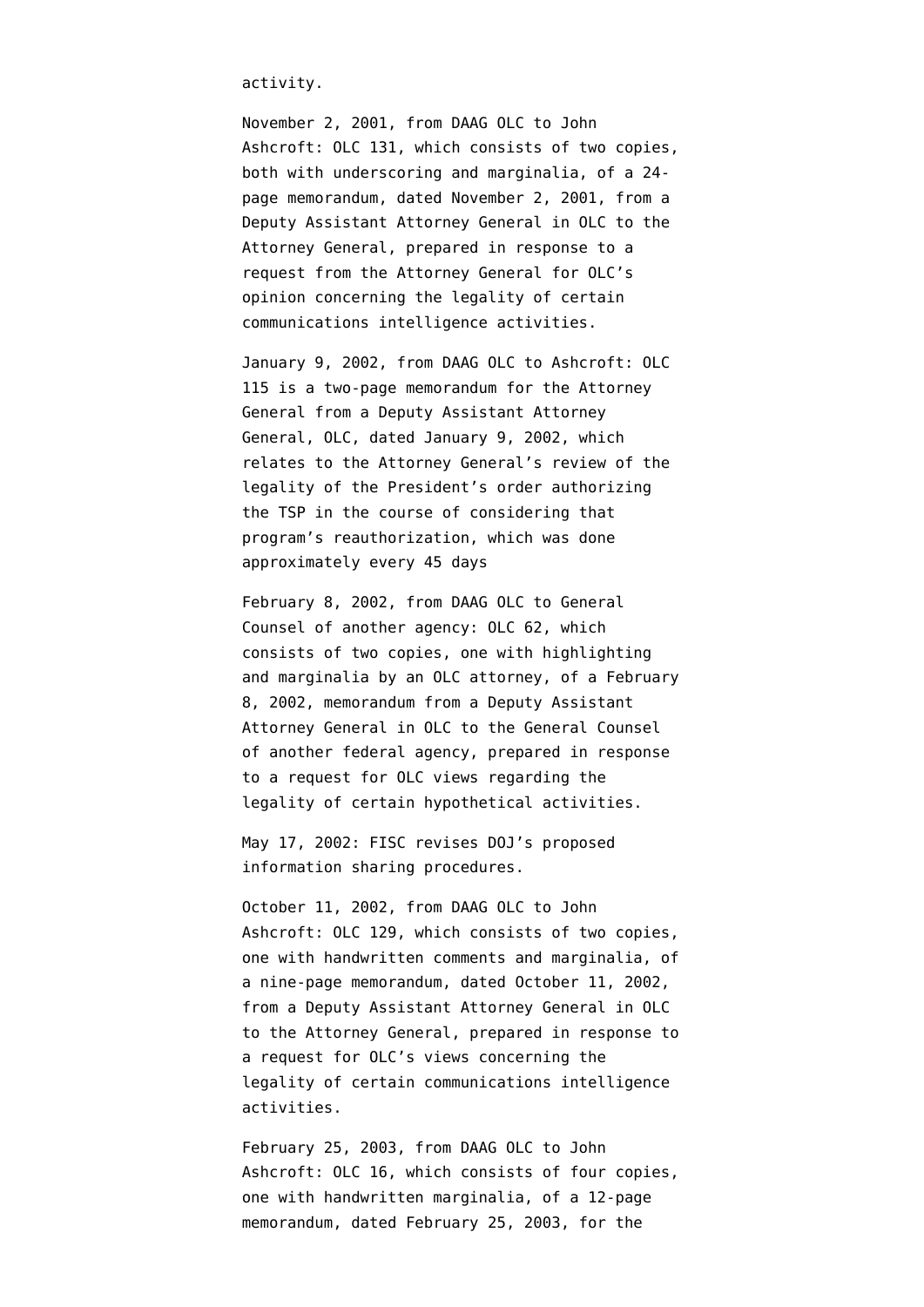Attorney General from a Deputy Assistant Attorney General for OLC, prepared in response to a request from the Attorney General for legal advice concerning the potential use of certain information collected in the course of classified foreign intelligence activities.

March 13, 2003: Jay Bybee approved to Ninth Court. Addington and Gonzales try to appoint Yoo as his replacement, but Ashcroft refuses. Ed Whelan Acting AAG.

May 30, 2003, DAAG OLC to GC of another agency: ODAG 42 is a 19-page memorandum, dated May 30, 2003, from a Deputy Assistant Attorney General in OLC to the General Counsel of another Executive Branch agency.

June 2003: John Yoo leaves his position at OLC.

October 3, 2003: Jack Goldsmith confirmed as head of OLC.

December 11, 2003: Comey appointed Deputy AG.

March 3 or 4, 2004: Ashcroft and Comey agree they cannot recertify the NSA domestic spying program.

March 4, 2004: Ashcroft hospitalized with pancreatitis.

March 10 2004: The hospital confrontation between Comey and Gonzales and Card.

March 11, 2004: Bush reauthorizes the NSA domestic spying program without DOJ's certification of legality.

March 11, 2004, from Goldsmith to Gonzales: OIPR 140 is a one-page letter dated March 11, 2004, from the Assistant Attorney General for OLC, to the White House Counsel seeking clarification regarding advice that OLC had been requested to provide concerning classified foreign intelligence activities.

March 12, 2004, from Goldsmith to Comey: OIPR 139 is a one-page memorandum dated March 12, 2004, to the Deputy Attorney General from the Assistant Attorney General for OLC, which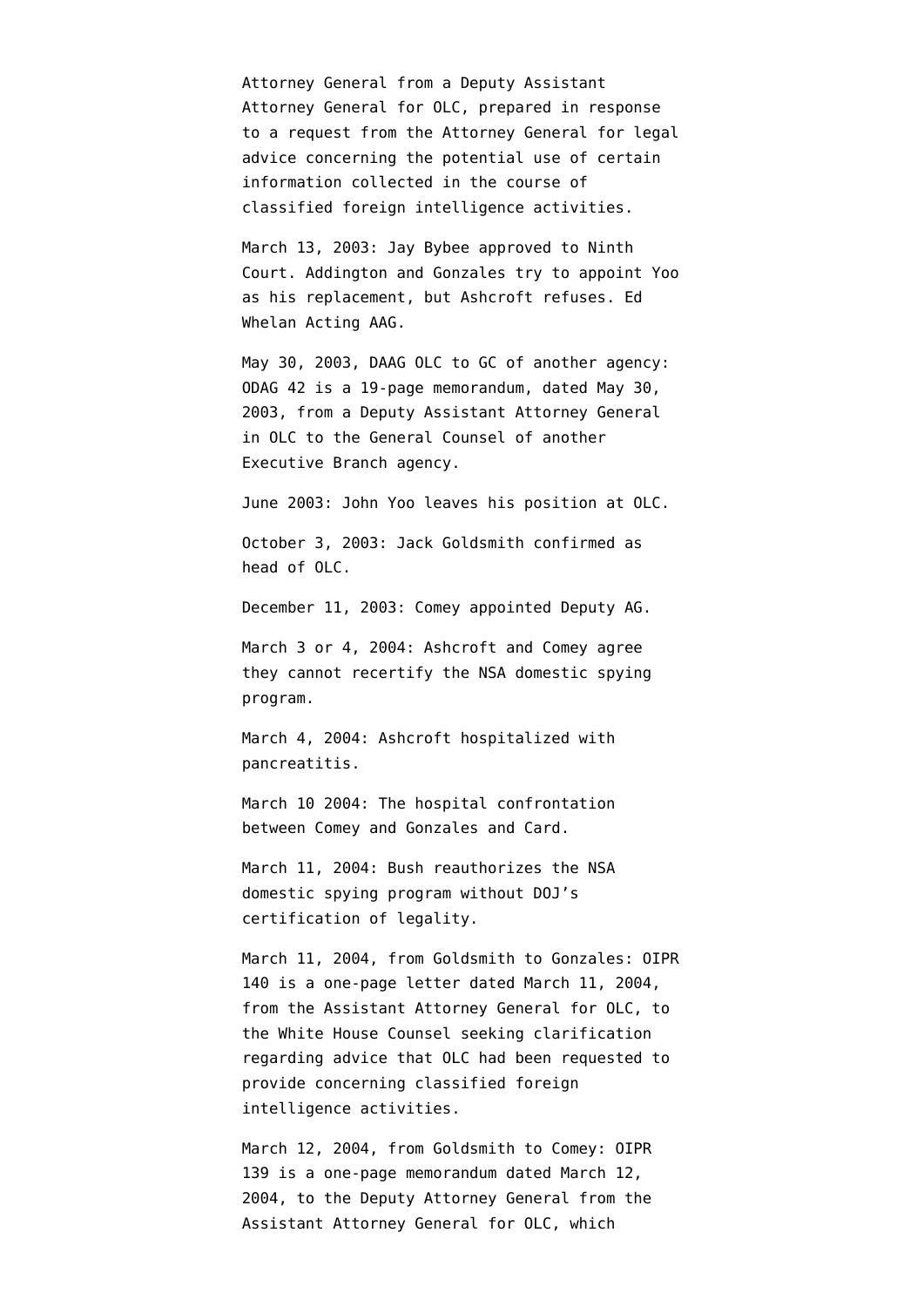provides legal advice concerning certain decisions relating to classified foreign intelligence activities.

March 14, 2004: OLC 125 is an undated two-page document entitled "Presentation: Where DOJ is on [REDACTED CLASSIFIED CODENAME]." OLC 126 consists of two copies of a five-page document, dated March 14, 2004, which consists of bullet points related to OLC 125. OLC 125 and OLC 126 were prepared for purposes of providing legal assistance and advice to other Executive Branch officials concerning DOJ's views about foreign intelligence activities

March 15, 2004, from Goldsmith to Comey: OLC 64 [the same as FBI 5] consists of four copies of a three-page memorandum dated March 15, 2004, for the Deputy Attorney General from the Assistant Attorney General for OLC, plus an electronic file, which outlines preliminary OLC views with respect to certain legal issues concerning classified foreign intelligence activities. The memorandum specifically notes that OLC's views have "not yet reached final conclusions" and that OLC is "not yet prepared to issue a final opinion."

March 16, 2004, from Comey to Gonzales, cc'ed to Card: OLC 63 [the same as FBI 4] is a two-page memorandum (and related electronic file) dated March 16, 2004, from the Acting Attorney General to the Counsel to the President, copied to the President's Chief of Staff, containing legal recommendations regarding classified foreign intelligence activities.

March 22, 2004. from Goldsmith to Comey: OLC 114 consists of two copies of a three-page memorandum dated March 22, 2004, to the Deputy Attorney General from the Assistant Attorney General for OLC, which confirms oral advice provided by OLC on a particular matter concerning classified foreign intelligence activities.

March 30, 2004, briefing from Comey to Ashcroft: OLC 65 is a five-page document (plus an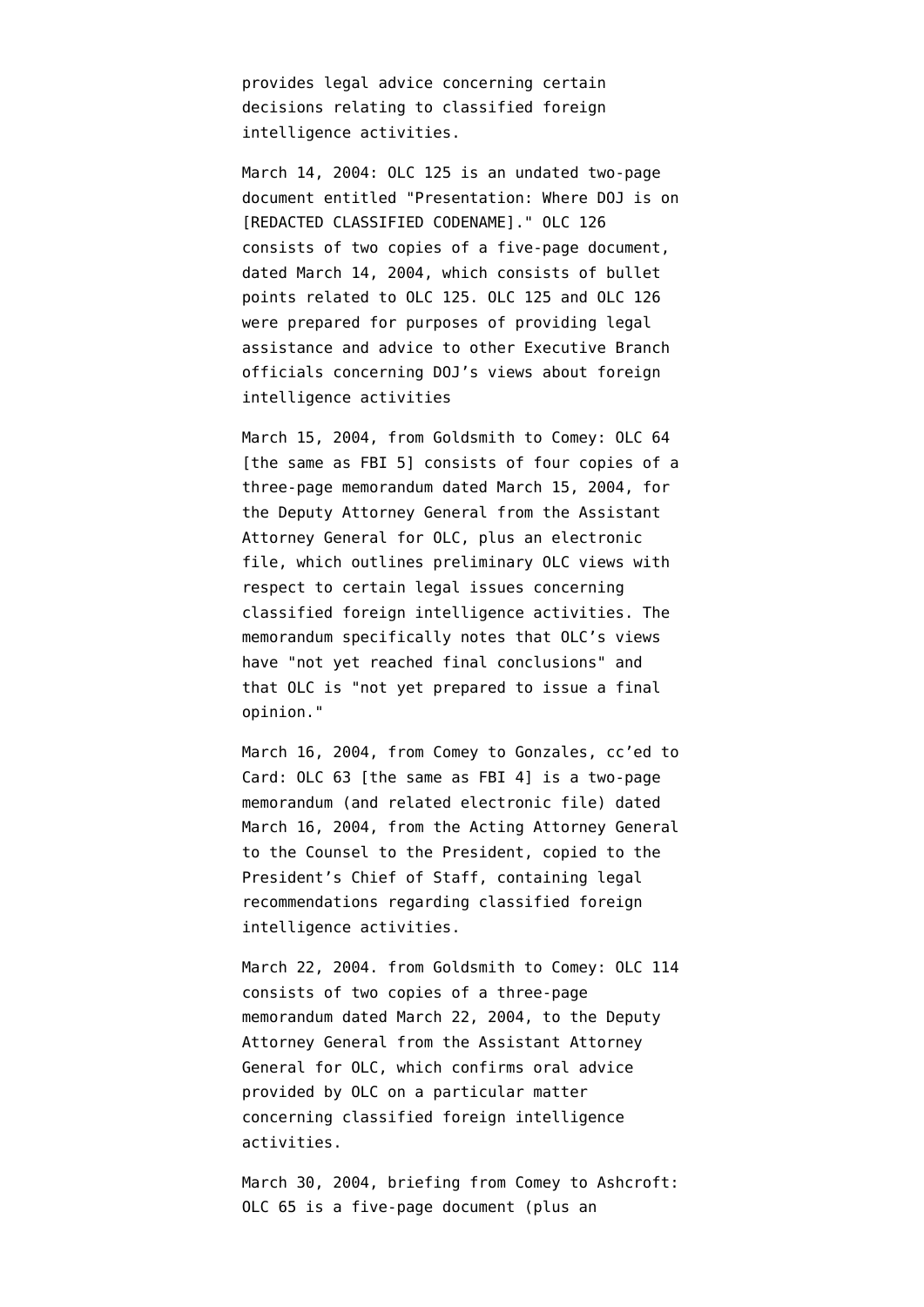electronic file), dated March 30, 2004, entitled "Briefing for AG." This outline for a briefing to be provided to the Attorney General by the Deputy Attorney General prepared by Department staff includes a summary of preliminary OLC conclusions concerning the TSP and other intelligence activities; a discussion of issues for decision concerning these intelligence activities; a description of advice provided by OLC to other Executive Branch agencies and components concerning these activities; and an identification of legal issues requiring further discussion.

May 6, 2004, from Jack Goldsmith for John Ashcroft: OLC 54 which consists of six copies, some with handwritten comments and marginalia, of a 108-page memorandum, dated May 6, 2004, from the Assistant Attorney General for OLC to the Attorney General, as well as four electronic files, one with highlighting, prepared in response to a request from the Attorney General that OLC perform a legal review of classified foreign intelligence activities.

June 17, 2004: Jack Goldsmith announces his resignation.

July 16, 2004, from Jack Goldsmith for Ashcroft: OLC 85, which is a nine-page memorandum, with highlighting, dated July 16, 2004, from the Assistant Attorney General in OLC to the Attorney General, evaluating the implications of a recent Supreme Court decision for certain foreign intelligence activities.

Late July 2004?: Goldsmith leaves, Daniel Levin Acting AAG OLC.

August 9, 2004, to Comey: OLC 51 is a one-page memorandum, dated August 9, 2004, from the Acting Assistant Attorney General for OLC to the Deputy Attorney General entitled "Proposed Memorandum," which contains OLC's advice concerning a decision to be made by the Deputy Attorney General regarding an intelligence collection activity.

Late October 2004: Top Administration officials